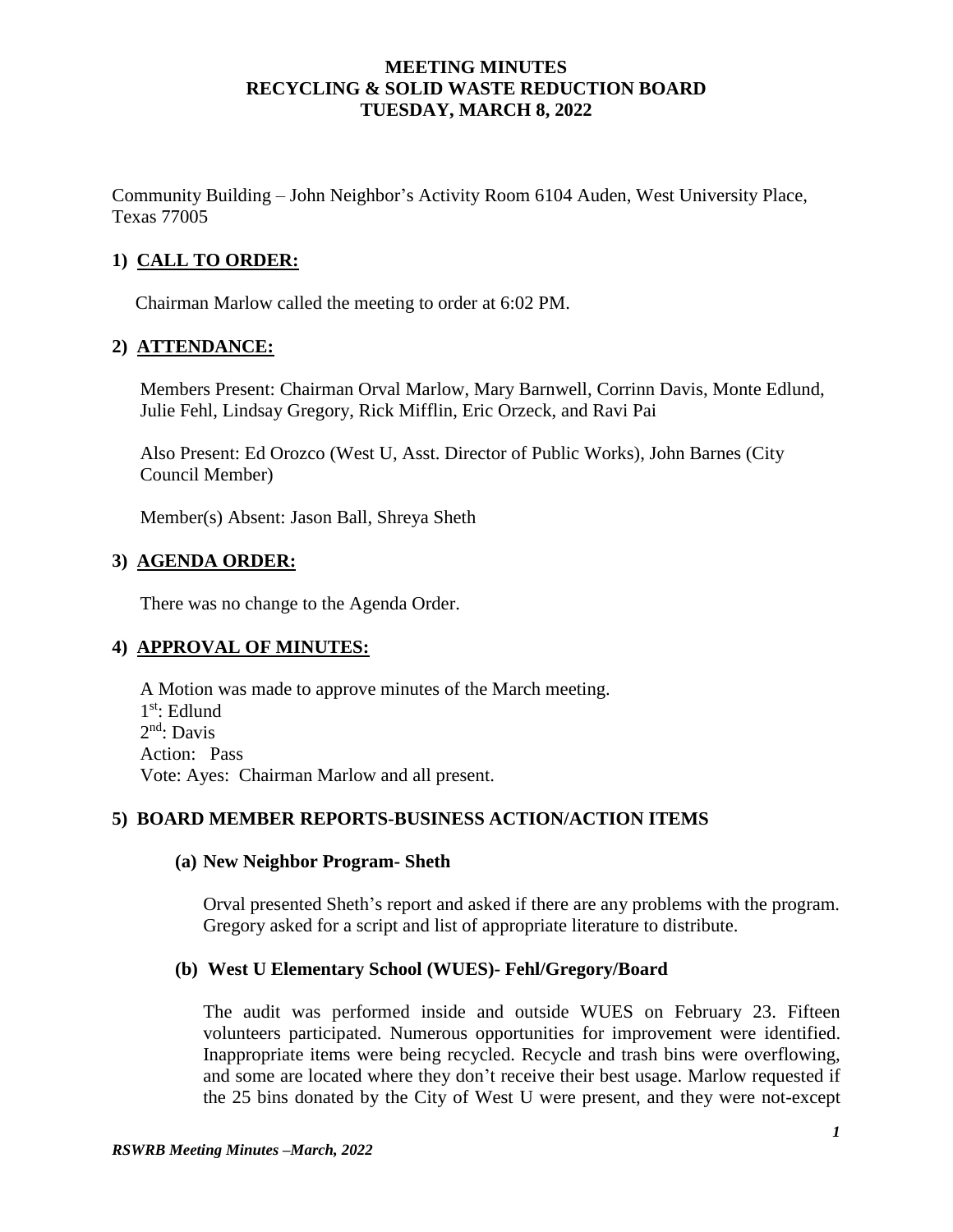for perhaps a couple. Fehl and Gregory spoke with HISD Executive Council and are trying to provide education. They may submit a request to the Padres, a fathers' organization that provides assistance to WUES, to clean up the bins. They may consider a system of rewards for classroom recycling successes. The Environmental Patrol may be enlisted to help on campus. Gregory mentioned that because the school is a designated Spark school, the park playgrounds are available to the community, so many are involved in contributing to the waste and recyclable materials. Fehl and Gregory plan to produce education.

Lindsay and Julie may want to bring games to the March 28 WUES Service Day, at which they plan to participate.

### **(c) WULL Carnival Report-Edlund/Board**

Edlund provided a report and Marlow volunteered to communicate with WULL to obtain the same or similarly successful location in the future. Orzeck offered to make repairs to the electronic game.

#### **(d) Upcoming Events:**

#### **(1) Easter Spring Festival- April 9, 2022- Sheth/Board**

Sheth was unable to attend and will follow up. An inventory of existing supplies will be made.

#### **(2) WUES Earth Day-April 22, 2022- Fehl/Gregory/Board**

Fehl and Gregory are trying to get on the Agenda the week of March 21st. They plan to start educating about school recycling the week of Earth Day. They may use a previous pledge from a former WUES Earth Day event. They have 15 volunteers and teachers willing to help. Their goal is to have a couple of activities during the day.

#### **(3) Spring Shredding Event-May 7, 2022- Board**

A Board Chair will be discussed during the April Board meeting.

## **(4) July 4th Event—July 4, 2022- Board**

Will be discussed during the April Board meeting.

#### **(e) Social Media Themes: May 2022-- Davis/Board**

Corrinn will bring May and June information at the April Board meeting.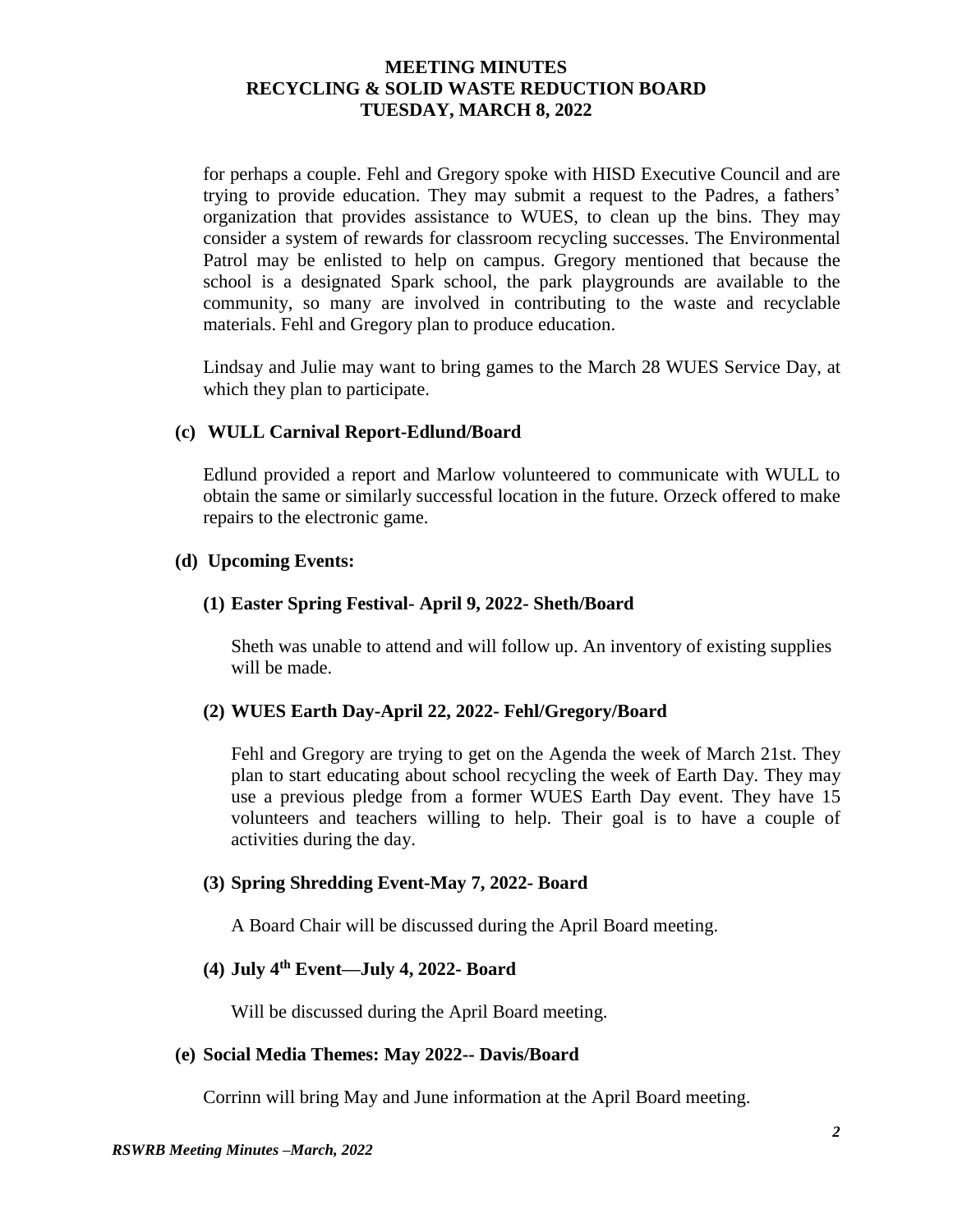#### **(f) Curbside Food Waste Discussion- Gregory/Board**

Marlow was at the City Council meeting and provided an overview of RSWRB status. He mentioned the Curbside food waste recycling program that the Board plans to present. The program is going up to two paths, City Council and West U Staff. Gregory provided a slide show presentation as a draft presentation for City Council. Suggestions were to add incentives. Tangibles such as reducing solid waste fees were discussed. Data objectives for moving forward were discussed. A final Powerpoint presentation will be provided for review by the RSWRB prior to presentation to the City Council on May 11. (A subsequent presentation was edited and submitted to the Board after the March 8 Board meeting).

### **(g) Tour of Recycling Facility scheduling- Orozco**

Orozco will try and schedule for April 2 and April 7 at 9:30AM.

### **(h) Other Currents articles Discussion-Board**

Publication Deadlines: Fall 2022 (September, October, November) -DUE 5/23/22 Winter 2022 (December, January, February) -DUE 8/22/22

#### **(i) Miscellaneous**

Marlow will divide and send sections of the "What To Do With It" literature to the Board to verify content remains accurate and for revisions and updates to be prepared.

#### **6) WEST U STAFF REPORT- Recycling, Solid Waste and West U Collects App Stats:**

January numbers from Independent Texas Recyclers were provided. Orozco discussed possible two ITR tour dates on a weekday and a Saturday at 9:30AM. Based on Orozco's communications with ITR, the Board requested April 2 and April 7.

#### **7) CHAIRMAN'S REPORT:**

None.

#### **8) BOARD MEMBER COMMENTS:**

Marlow provided an update as to how the RSWRB may archive files. The files will be accessible to Board members, but all updates from Board members must go through approval channels to be uploaded. Marlow anticipates having an update in a couple of weeks.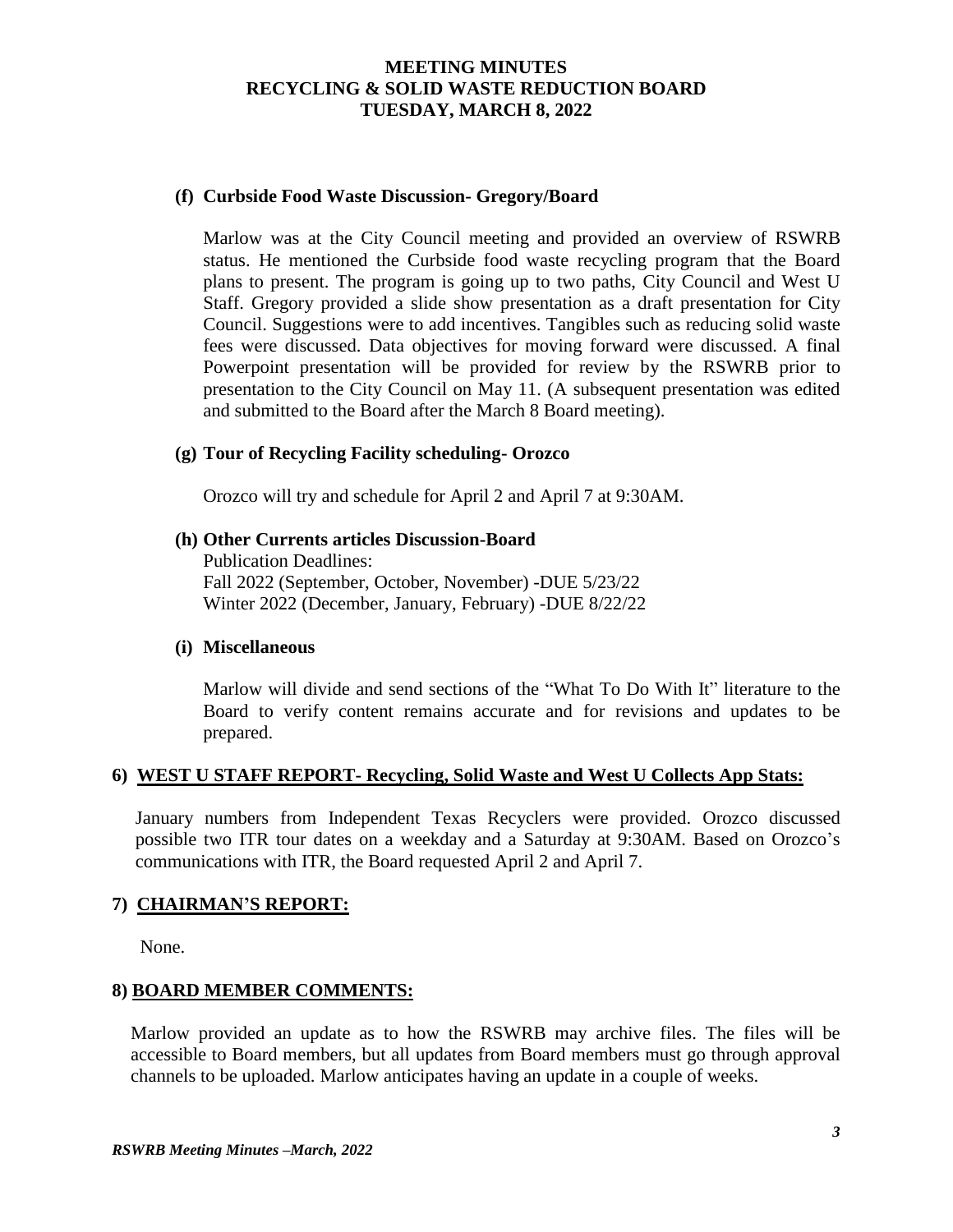# **9) ADJOURNMENT:**

At 7:27 PM, Mifflin motioned to adjourn tonight's meeting to April 12, and the motion was seconded by Orzeck. The Board voted unanimously to adjourn the meeting to April 12.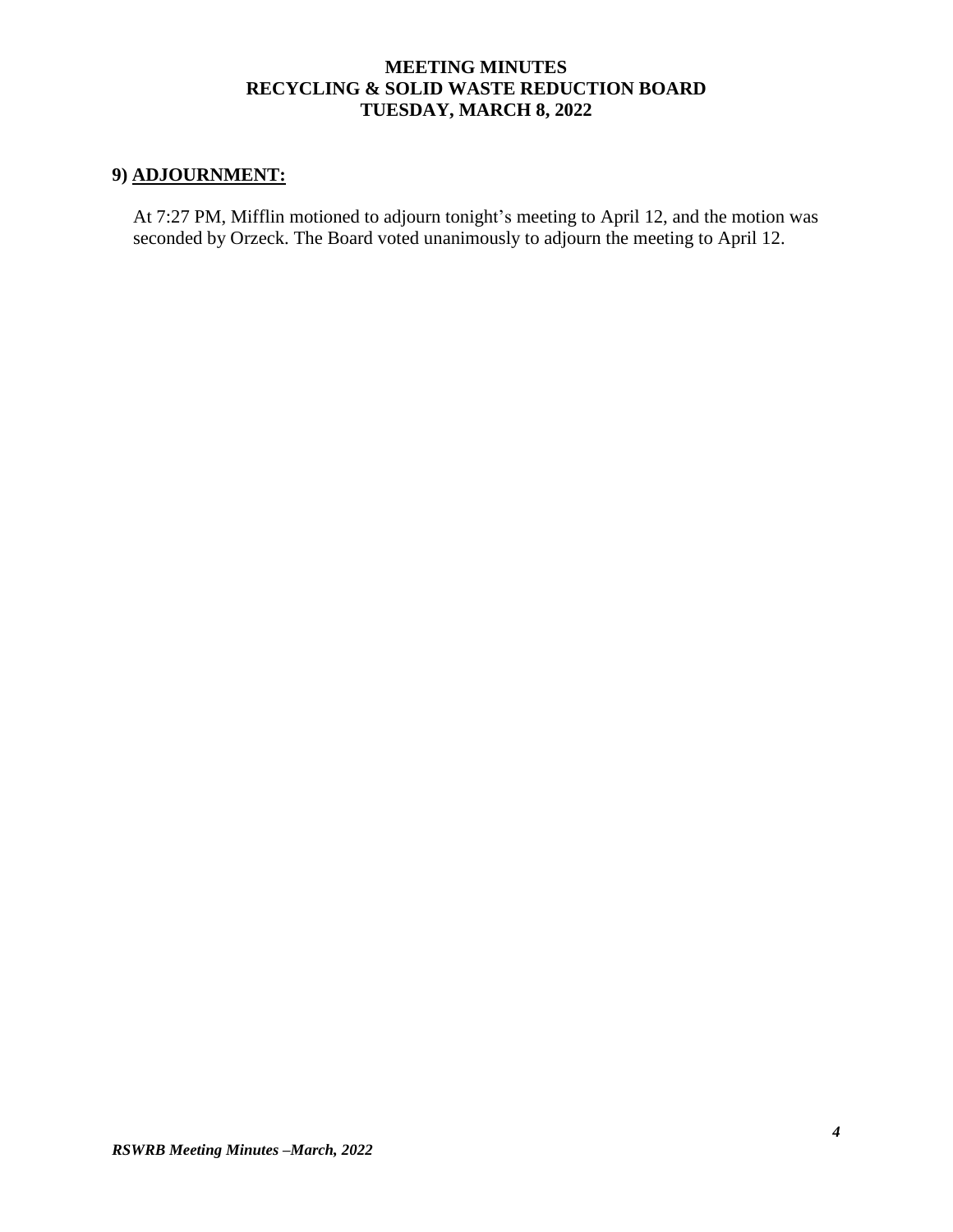### **Attachment 1 Action Items –March 2022**

| <b>Action Item</b>                                             | <b>Board/Staff</b><br>Lead | <b>Next Review</b><br><b>Date</b> | <b>Completion</b><br>or Event Date | <b>Comments</b>                                                                                           |
|----------------------------------------------------------------|----------------------------|-----------------------------------|------------------------------------|-----------------------------------------------------------------------------------------------------------|
| Holiday Festival and<br><b>Laser Light Show</b>                | Marlow                     | 4/12/22                           | 12/17/21                           |                                                                                                           |
| <b>Train RSWRB</b><br>members on<br>recycling.                 | Marlow                     | 4/12/22                           |                                    |                                                                                                           |
| Review Pumpkin<br>Collection Flyer for<br>2022                 | Board                      | 4/12/22                           | 12/14/21                           | Barnwell sent comments prior to the RSWRB and Marlow plans review them<br>during the April Board meeting. |
| Food Waste<br>Discussion                                       | Board                      | 4/12/22                           |                                    |                                                                                                           |
| Organize the<br><b>RSWRB</b> Storage<br>Area                   | Davis/Barnwell             | 4/12/22                           |                                    | The room was organized on March 11.                                                                       |
| Placement of<br>RSWRB info on the<br>City's computer<br>system | Marlow                     | 4/12/22                           |                                    |                                                                                                           |
| Tour of MRF<br>Facility                                        | Marlow                     | 4/12/22                           |                                    | Dates Orozco will request based on the March Board Meeting: April 2 and 7 at<br>9:30AM were discussed.    |
| Summer 2022<br><b>Currents Article</b><br>(June, July, August) | Marlow                     |                                   | 2/21/22                            |                                                                                                           |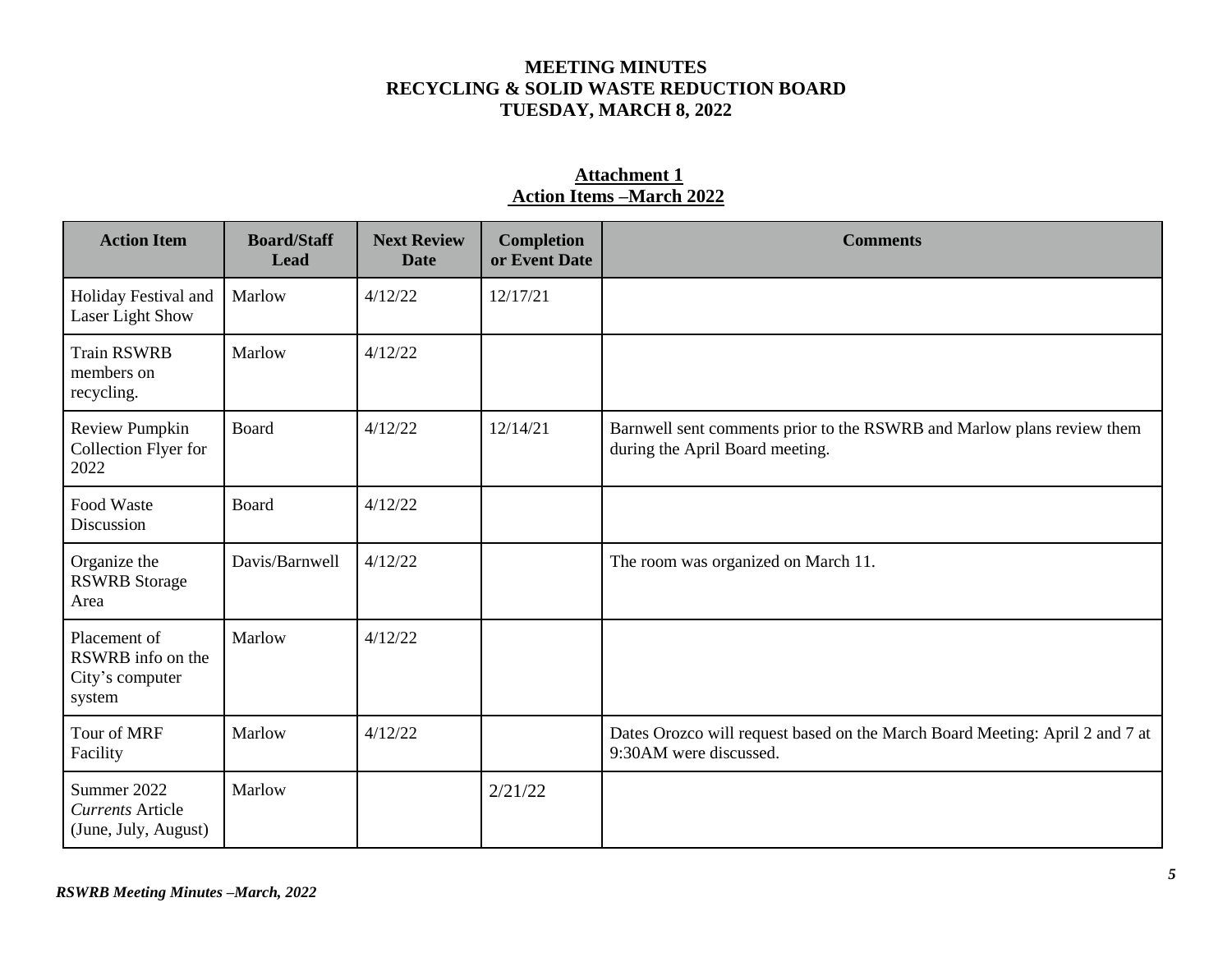| <b>Action Item</b>                                                         | <b>Board/Staff</b><br><b>Lead</b> | <b>Next Review</b><br><b>Date</b> | <b>Completion</b><br>or Event Date | <b>Comments</b>                                                                                                                                                     |
|----------------------------------------------------------------------------|-----------------------------------|-----------------------------------|------------------------------------|---------------------------------------------------------------------------------------------------------------------------------------------------------------------|
| WTDWI (What to<br>do with it flyer)                                        | Marlow                            | 4/12/22                           |                                    | Marlow plans to divide up the list between Board members to obtain the most<br>recent information.                                                                  |
| Fall 2022 Currents<br>Article (September,<br>October, November)            | Davis                             |                                   | 5/23/22                            |                                                                                                                                                                     |
| Winter 2022<br><b>Currents Article</b><br>(December, January,<br>February) | <b>Barnwell</b>                   |                                   | 8/22/22                            | Topic is update to Curbside Recycling Guidelines                                                                                                                    |
| Spring 2023<br><b>Currents Article</b><br>(March, April, May)              |                                   |                                   |                                    |                                                                                                                                                                     |
| Binders for (new)<br>members, both<br>manual and online.                   |                                   |                                   |                                    |                                                                                                                                                                     |
| <b>Curbside Recycling</b><br>Guidelines                                    | <b>Ball</b>                       | 11/9/21                           |                                    | Ball offered to review the latest on plastics for curbside recycling. This will not<br>be in time for the Winter Currents issue but will help for future reference. |
| <b>WUES</b><br>Communications                                              | Fehl/Gregory                      | Ongoing                           | Ongoing                            |                                                                                                                                                                     |
| Neighborhood<br>Welcome and Bin<br>Delivery                                | Sheth                             | Ongoing                           | Ongoing                            |                                                                                                                                                                     |
| <b>Closed Action Items</b>                                                 |                                   |                                   |                                    |                                                                                                                                                                     |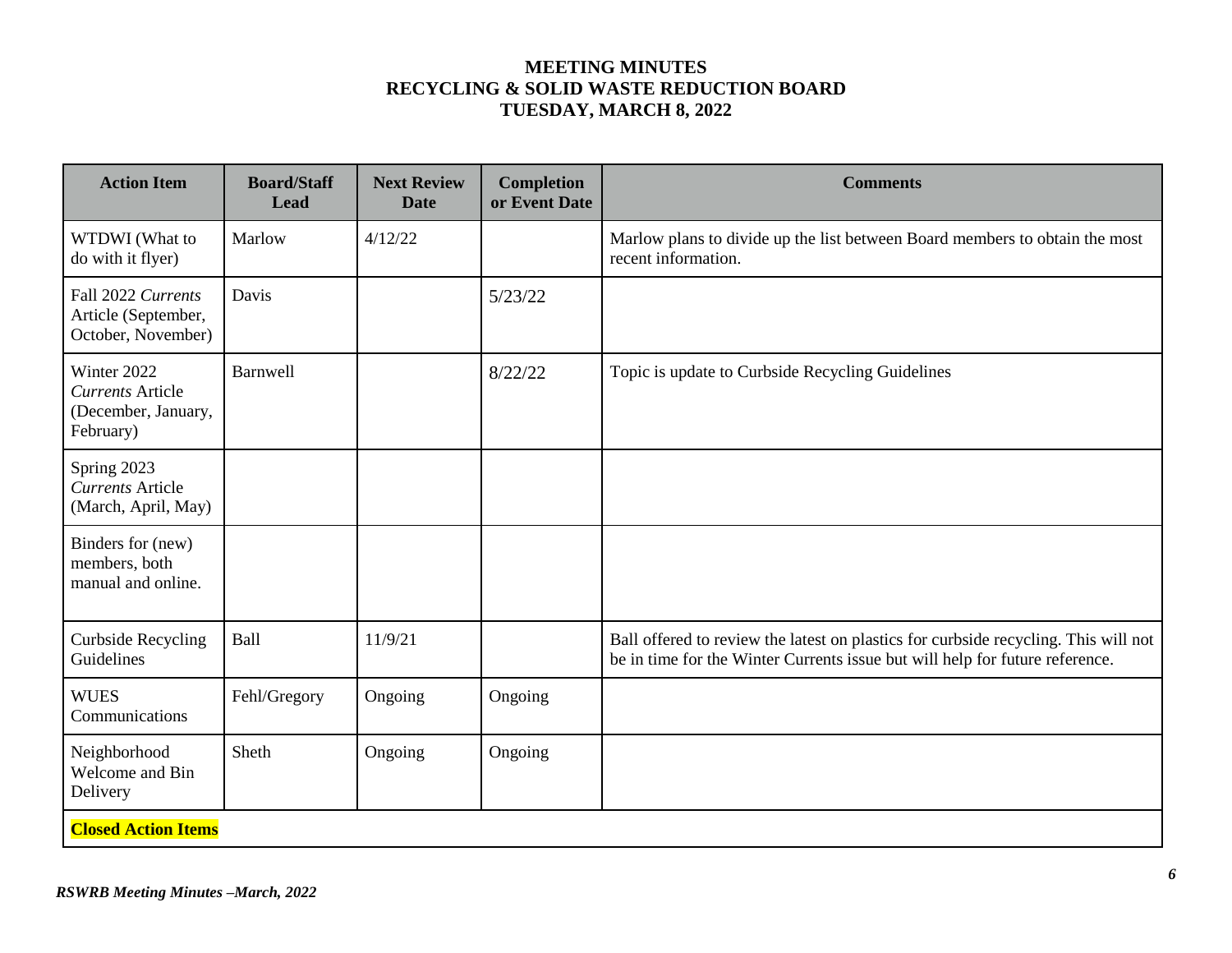| <b>Action Item</b>                                                | <b>Board/Staff</b><br>Lead | <b>Next Review</b><br><b>Date</b> | <b>Completion</b><br>or Event Date | <b>Comments</b>                                                             |
|-------------------------------------------------------------------|----------------------------|-----------------------------------|------------------------------------|-----------------------------------------------------------------------------|
| West U Winter<br>Currents-Curbside<br>and Recycling<br>Guidelines | Marlow                     | 10/12/21                          | 10/16/21                           |                                                                             |
| <b>WUES Fall Carnival</b><br>(Boo Bash)                           | Marlow                     | 11/9/21                           | 10/16/21                           |                                                                             |
| West U Shredding<br>Event                                         | Mifflin                    | 11/9/21                           | 11/6/21                            |                                                                             |
| Social Media-<br>November                                         | Davis                      | 11/9/21                           | 11/9/21                            | Focused on America Recycles Day.                                            |
| Spring 2022<br><b>Currents Article</b><br>(March, April,<br>May)  | Orzeck                     |                                   | 11/19/21                           | Topic is Medical Bridges. Marlow to email Board Members for review.         |
| Master Recycler<br>Report                                         | Marlow                     | 12/14/21                          |                                    | Yvonne Jacobs made a presentation to the Board. Susie Hairston was present. |
| Social Media-<br>December                                         | Davis                      | 12/14/21                          | 12/14/21                           | Davis prepared social media topic for greening up your holidays.            |
| Candy Wrapper<br>Collection                                       | Fehl/Gregory               | 12/14/21                          | 11/12/21                           |                                                                             |
| Summer 2022<br><b>Currents Article</b><br>(June, July, August)    | Marlow                     | N/A                               | 2/21/22                            |                                                                             |